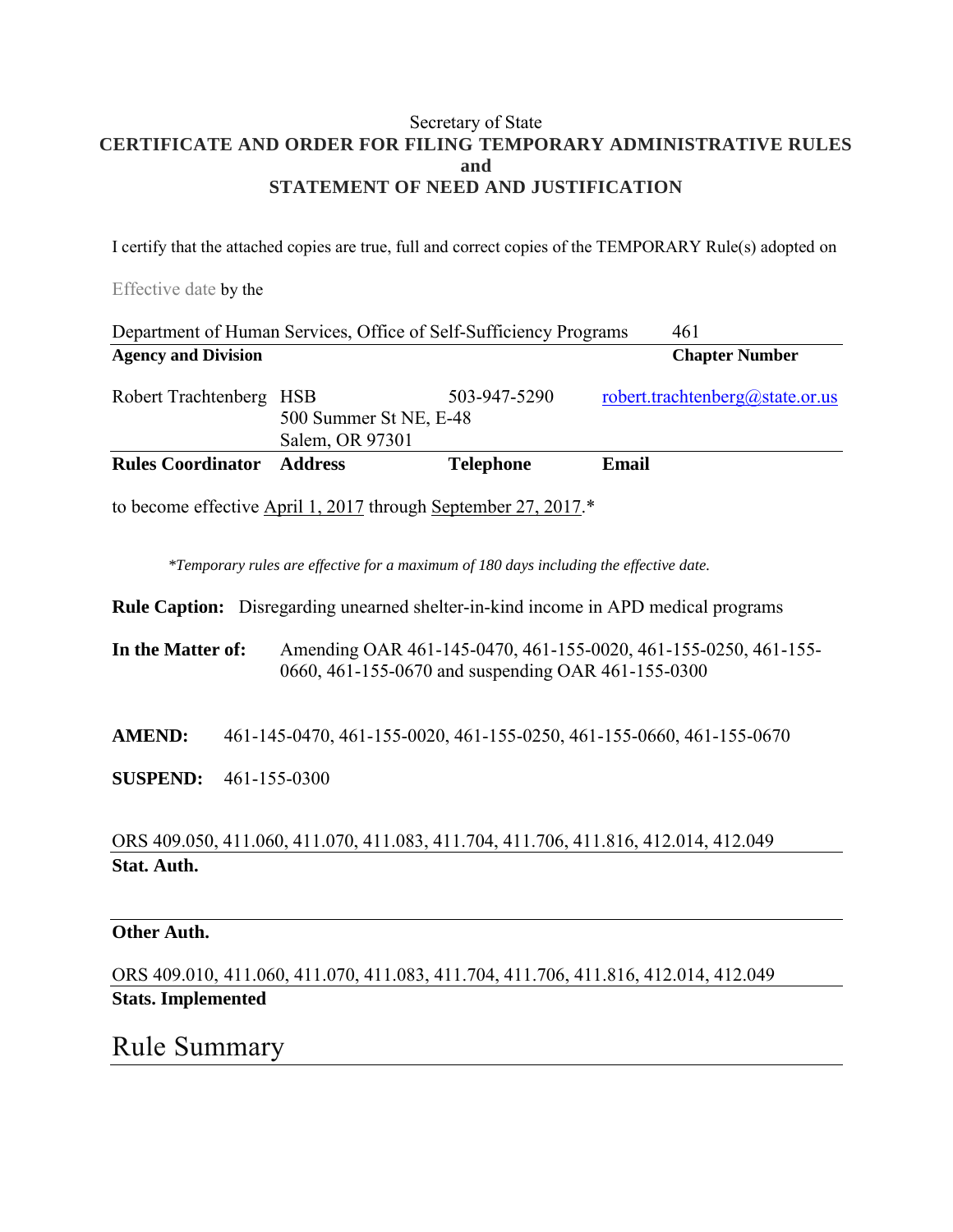OAR 461-145-0470 about shelter-in-kind income is being amended to exclude unearned shelterin-kind in the OSIP, OSIPM, and QMB programs. OAR 461-155-0020 about pro-rated standards-adjusted number in household is being amended to remove OSIP, OSIPM, and QMB programs. OAR 461-155-0250 about OSIPM income and payment standards is being amended to remove the OSIPM items of need chart, and the adjusted number in household labels and the pro-rated standards from the adjusted income standards chart (section (3)). OAR 461-155-0300 about shelter-in-kind standards is being suspended. OAR 461-155-0660 about special need, accommodation allowance and OAR 461-155-0670 about special need, special diet allowance are being amended to remove references to the shelter and food standards in 461-155-0250 (which are removed) and refer to the actual dollar amounts instead. These rule changes implement the federally-approved state plan amendment that has an effective date of April 1, 2017 and will support client eligibility.

The rule text showing changes is available at [http://www.dhs.state.or.us/policy/selfsufficiency/ar\\_temporary.htm.](http://www.dhs.state.or.us/policy/selfsufficiency/ar_temporary.htm)

# Need for the Rules

The Department needs to change six rules to implement the federally-approved state plan amendment that has an effective date of April 1, 2017 and support client eligibility by excluding unearned shelter-in-kind income in the OSIPM and QMB programs. OAR 461-145-0470 about shelter-in-kind income is being amended to exclude unearned shelter-in-kind in the OSIP, OSIPM, and QMB programs. Because applying pro-rated OSIPM standards is another way of attributing unearned shelter-in-kind income to individuals, these standards will be eliminated from OAR 461-155-0250 and OSIP, OSIPM, and QMB programs will be removed from OAR 461-155-0020. Because the items of need are related to the pro-rated income standards, this chart will be removed as it will no longer be relevant. OAR 461-155-0020 about pro-rated standards-adjusted number in household is being amended to remove OSIP, OSIPM, and QMB programs. OAR 461-155-0300 about shelter-in-kind standards is being suspended. OAR 461-155-0660 about special need, accommodation allowance and OAR 461-155-0670 about special need, special diet allowance are being to remove references to the shelter and food standards in 461-155-0250 (which are removed) and refer to the actual dollar amounts instead.

# Documents Relied Upon

Federal letter of approval of Oregon State Plan Amendment Transmittal Number 17-0001, with attachments, March 10, 2017, sent to Lynn Saxton, Oregon Health Authority Director, available from Rule Coordinator, DHS Self Sufficiency Programs, 500 Summer Street NE, E48, Salem, Oregon 97301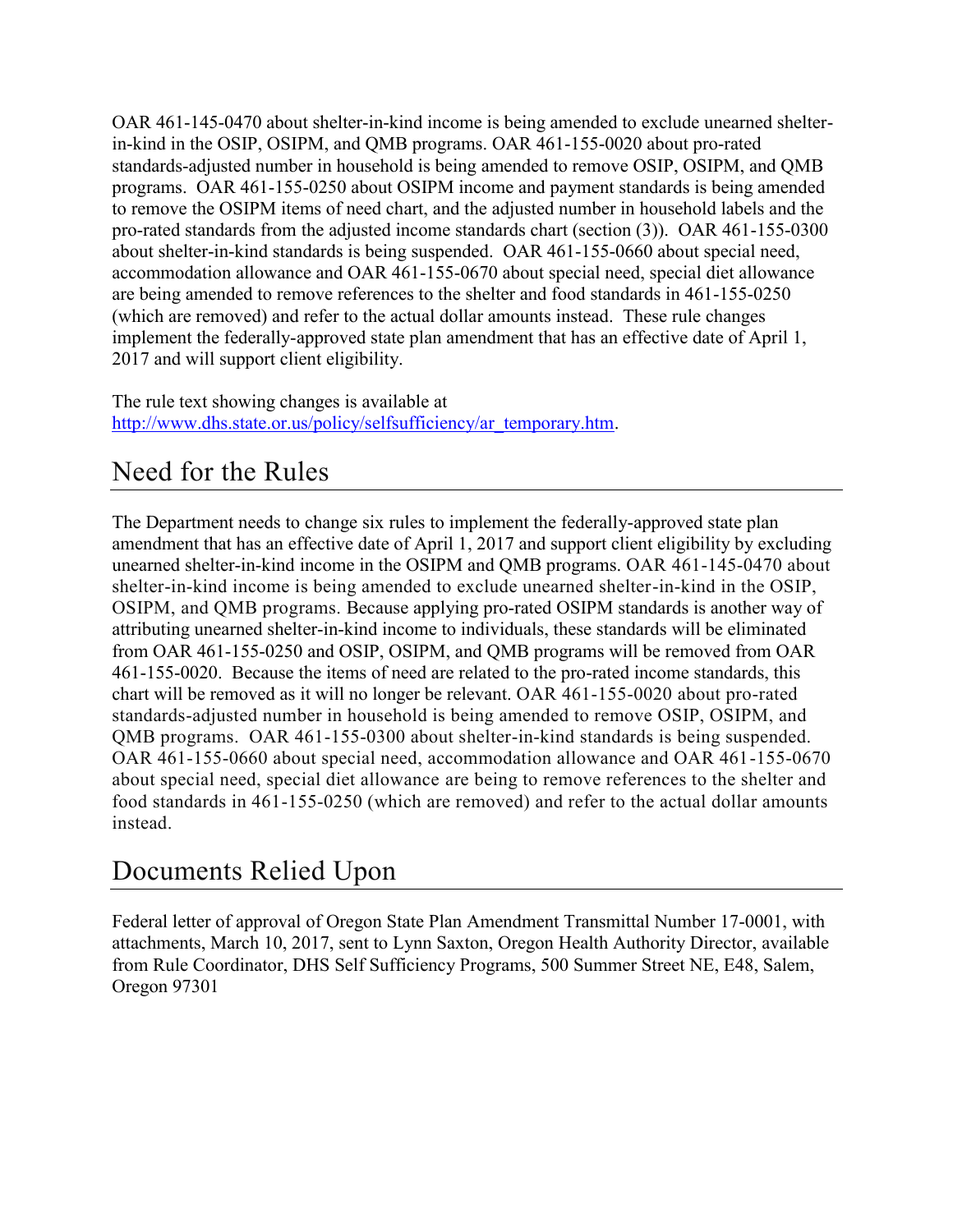The Department finds that failure to act promptly by amending OAR 461-145-0470, 461- 155-0020, 461-155-0520, 461-155-0660, and 461-155-0670 and by suspending OAR 461- 155-0300 will result in serious prejudice to the public interest, the Department, and clients in these programs. The Department needs to proceed by temporary rule to implement the federally-approved state plan amendment that has an effective date of April 1, 2017 and support client eligibility by excluding unearned shelter-in-kind income in the OSIPM and QMB programs.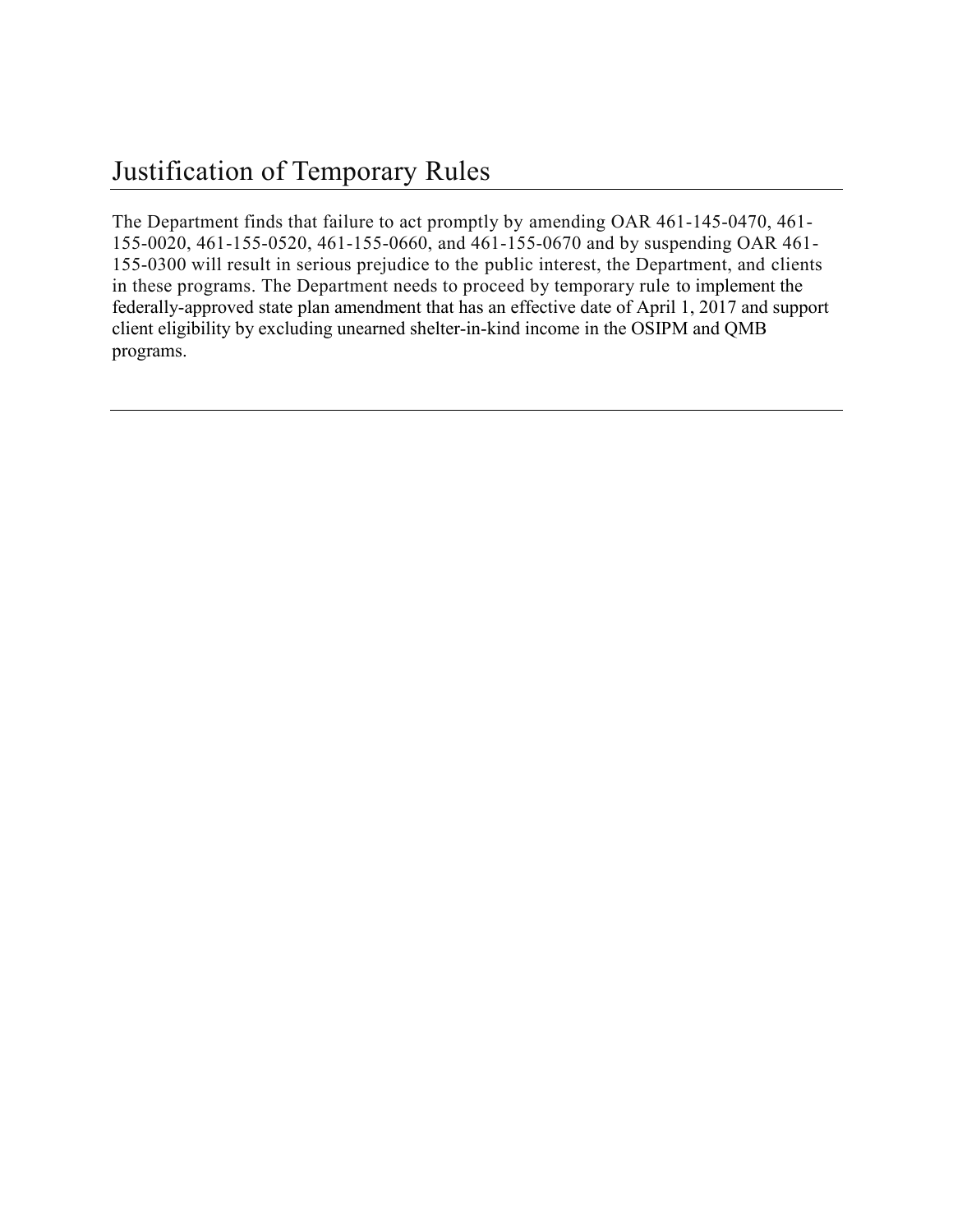### (1) Except as provided in section (2) of this rule:

- (a) In the ERDC program, *shelter-in-kind* (see OAR 461-001-0000) payments are excluded, except earned *shelter-in-kind* is not excluded in the ERDC program.
- (b) In the REF, REFM, and TANF programs, except for child support (see OAR 461- 145-0080 and 461-145-0280), *shelter-in-kind* payments are excluded.
- (c) In the SNAP program, *shelter-in-kind* housing and utility payments are excluded (see OAR 461-145-0130 about exclusion of earned in-kind income), except an expenditure by a business entity for *shelter costs* (see OAR 461-001-0000) of a *principal* (see OAR 461-145-0088) is counted as income.
- (d) In the OSIP, OSIPM, and QMB programs:
	- (A) Except as provided in paragraph (C) of this subsection, uUnearned *shelterin-kind* income is treated as follows:
	- (i) *Shelter-in-kind* payments from HUD are excluded.
		- (ii) If the *shelter-in-kind* includes all housing and utilities, the Shelterin-Kind Standard for total shelter (see OAR 461-155-0300) is counted as unearned income.
		- If the *shelter-in-kind* includes all housing (utilities are not included), the Shelter-in-Kind Standard for housing costs (see OAR 461-155-0300) is counted as unearned income.
	- (B) Except as provided in paragraph (C) of this subsection, eEarned *shelter-inkind income* is treated as follows:
		- (i) If shelter is provided for services related to the employer's trade or business and acceptance of the shelter is a condition of employment, the *shelter-in-kind income* is treated in accordance with paragraph (A) of this subsection.
		- (ii) Except as provided in subparagraph (i) of this paragraph, the *fair market value* (see OAR 461-001-0000) of the shelter is counted as earned income.
	- In the OSIP and OSIPM programs, when a prorated standard is used (see OAR 461-155-0020 and OAR 461-155-0250) *shelter-in-kind* income is excluded.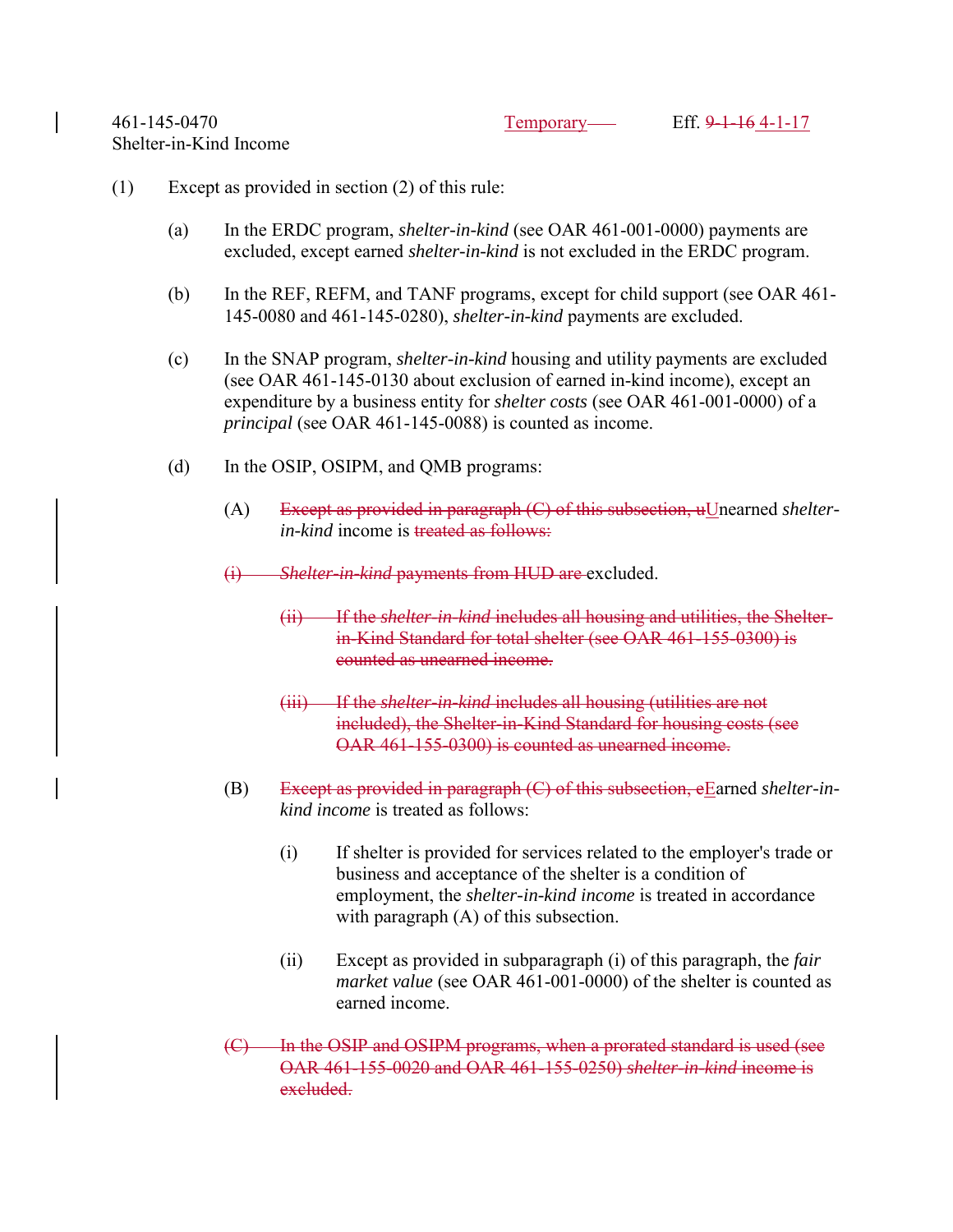(2) A payment for which there is a legal obligation to pay to a member of the *financial group* (see OAR 461-110-0530) that is made to a third party for shelter expenses of a member of the *financial group* is counted as unearned income.

Stat. Auth.: ORS 409.050, 411.060, 411.083, 411.404, 411.816, 412.014, 412.049 Stats. Implemented: ORS 411.060, 411.083, 411.404, 411.816, 412.014, 412.049, 414.042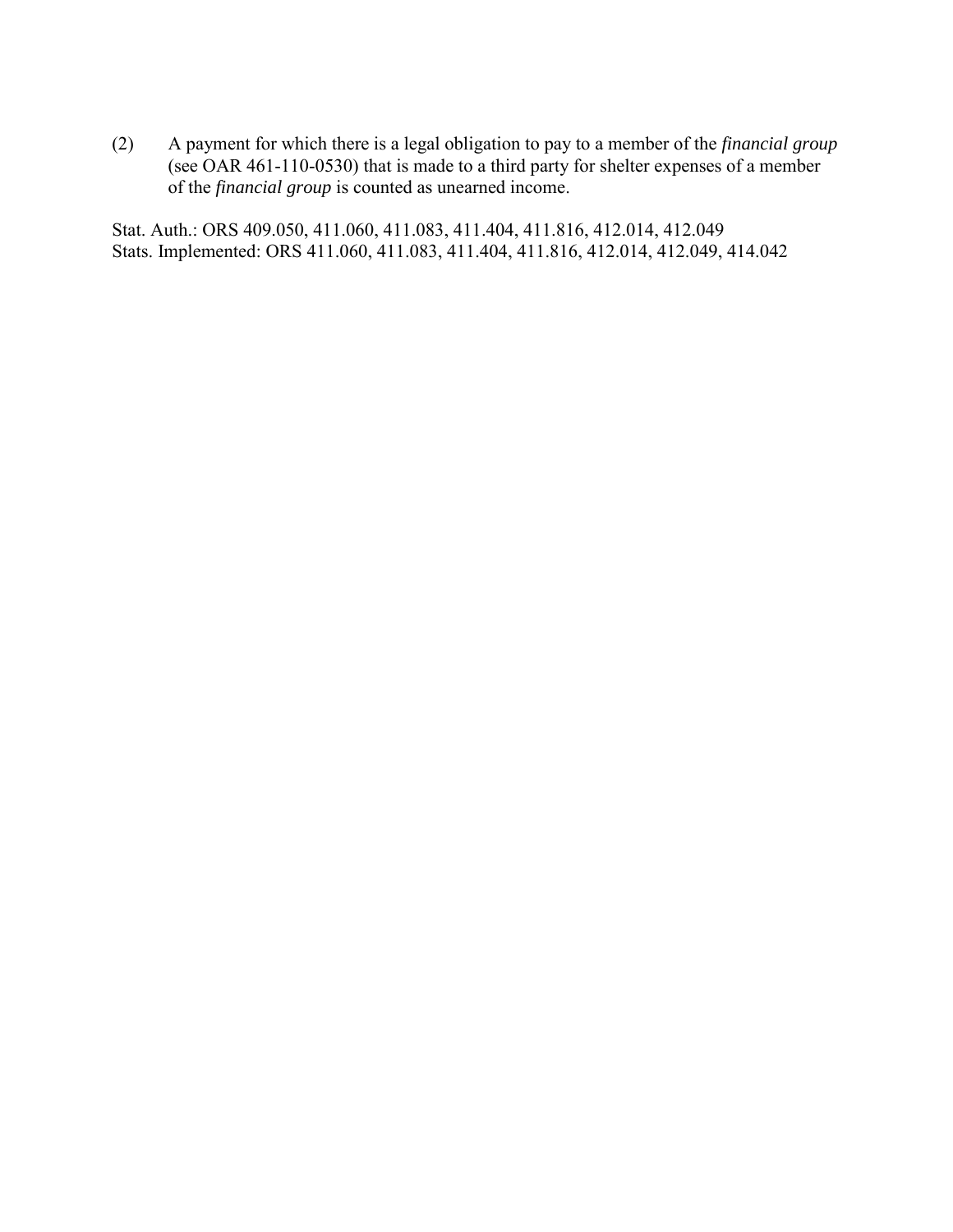461-155-0020 Temporary Eff. 9-1-16 4-1-17 Prorated Standards; Adjusted Number in Household; Not OSIP, OSIPM, QMB

- (1) Prorated standards are used only in the no-adult tables and the non-SSI OSIP and OSIPM table.
- (2) In the OSIP and OSIPM programs:
	- (a) Prorated standards only apply when an individual or a couple receives free food and shelter from others living in the household, and the individual or couple does not have an ownership interest or rental liability in the residence.
	- (b) Prorated standards are not applied to cases in which an individual receives services described in OAR chapter 411, division 015.
	- (c) Shelter-in-kind (see OAR 461-145-0470) may apply when prorated standards are not used.
- (2) This rule does not apply to the OSIP, OSIPM, and QMB programs.
- (3) In the TANF program, the no-adult tables are used when there are no adults in the TANF *benefit group* (see OAR 461-110-0750).
- (4) In all programs except the TANF program, prorated standards are based on the number of people in the *need group*, compared to the adjusted number in the *household group* (see OAR 461-110-0210). The adjusted number in the household is determined by taking the total number of individuals in the household, minus the following individuals unless they are included in the *need group*:
	- (a) Unborns.
	- (b) Individuals receiving *long-term care* (see OAR 461-001-0000) or *home and community-based care* (see OAR 461-001-0030).
	- (c) Foster children.
	- (d) Children receiving adoption assistance.
	- (e) Live-in attendants who live with the filing group (see OAR 461-110-0310) solely to provide necessary medical or housekeeping services and are paid to provide these services.
	- (f) Landlords and tenants. A landlord-tenant relationship exists if one person pays another at *fair market value* (see OAR 461-001-0000) for housing and if--
		- (A) The filing group lives independently from the landlord or tenant;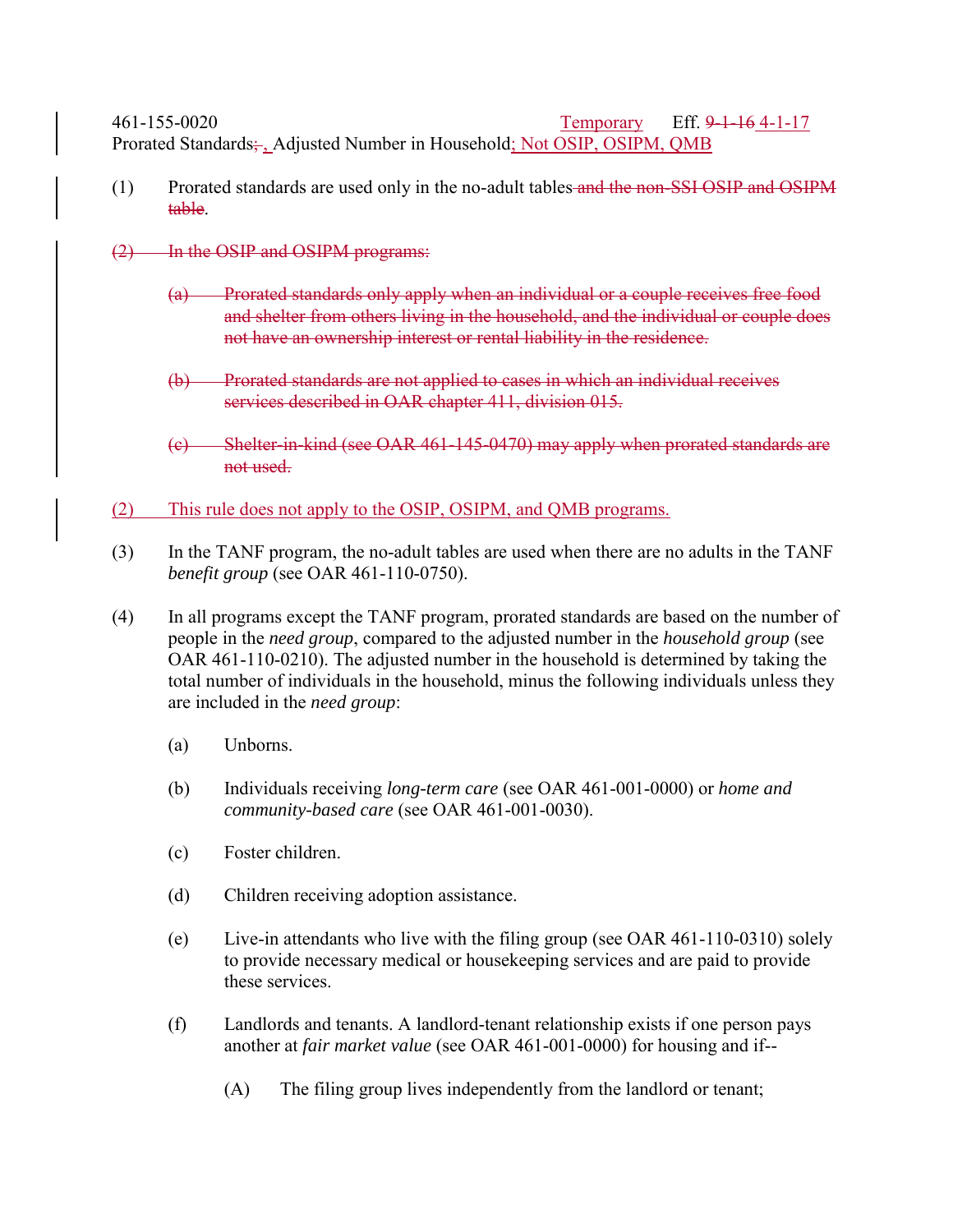- (B) The filing group has and uses sleeping, bathroom, and kitchen facilities that are separate from the landlord or tenant; and
- (C) If bathroom or kitchen facilities are shared, the housing must be a commercial establishment that provides either room, board, or both for *fair market value* compensation.
- (g) In the OSIP and OSIPM programs only:
	- (A) The biological and adoptive children of either *spouse* (see OAR 461-001-  $0000$ ).
	- (B) Recipients of OCCS Medical Programs (see OAR 461-001-0000), OSIP, OSIPM, QMB, or TANF.
- (5) In the TANF program, prorated standards are based on the number of people in the *benefit group* (see OAR 461-110-0750), compared to the adjusted number in the *household group* (see OAR 461-110-0210). The adjusted number in the household is determined by taking the total number of individuals in the household, minus the following individuals unless they are included in the *benefit group*:
	- (a) Unborns.
	- (b) Individuals receiving *long-term care* (see OAR 461-001-0000) or *home and community-based care* (see OAR 461-001-0030).
	- (c) Foster children.
	- (d) Children receiving adoption assistance.
	- (e) Live-in attendants who live with the filing group (see OAR 461-110-0310 and 461-110-0330) solely to provide necessary medical or housekeeping services and are paid to provide these services.
	- (f) Landlords and tenants. A landlord-tenant relationship exists if one person pays another at *fair market value* (see OAR 461-001-0000) for housing and if--
		- (A) The filing group lives independently from the landlord or tenant;
		- (B) The filing group has and uses sleeping, bathroom, and kitchen facilities that are separate from the landlord or tenant; and
		- (C) If bathroom or kitchen facilities are shared, the housing must be a commercial establishment that provides either room, board, or both for *fair market value* compensation.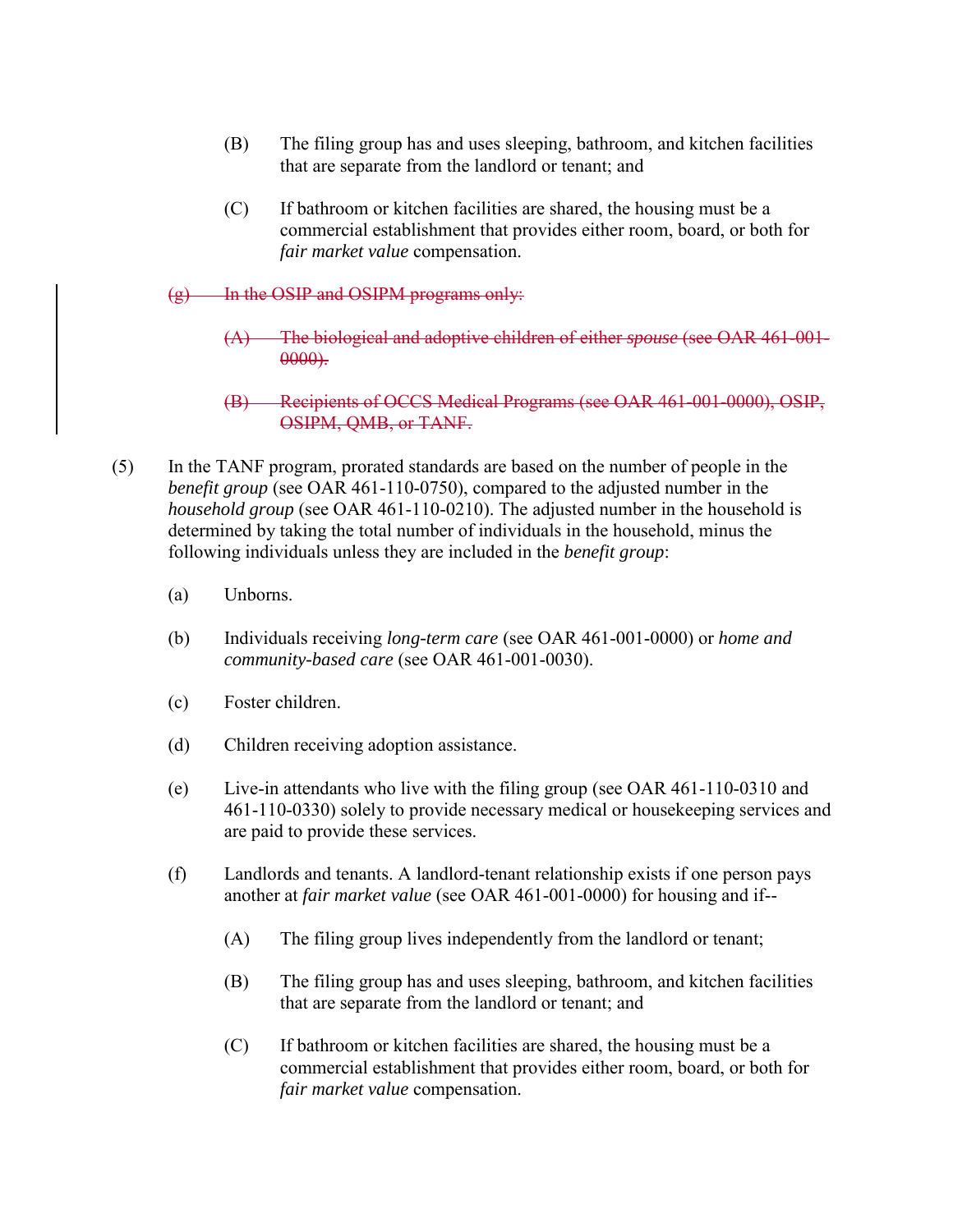Stat. Auth.: ORS 409.050, 411.060, 411.070, 411.402, 411.404, 411.706, 412.049, 413.085, 414.685

Stats. Implemented: ORS 409.010, 409.050, 411.060, 411.070, 411.402, 411.404, 411.706, 412.049, 413.085, 414.685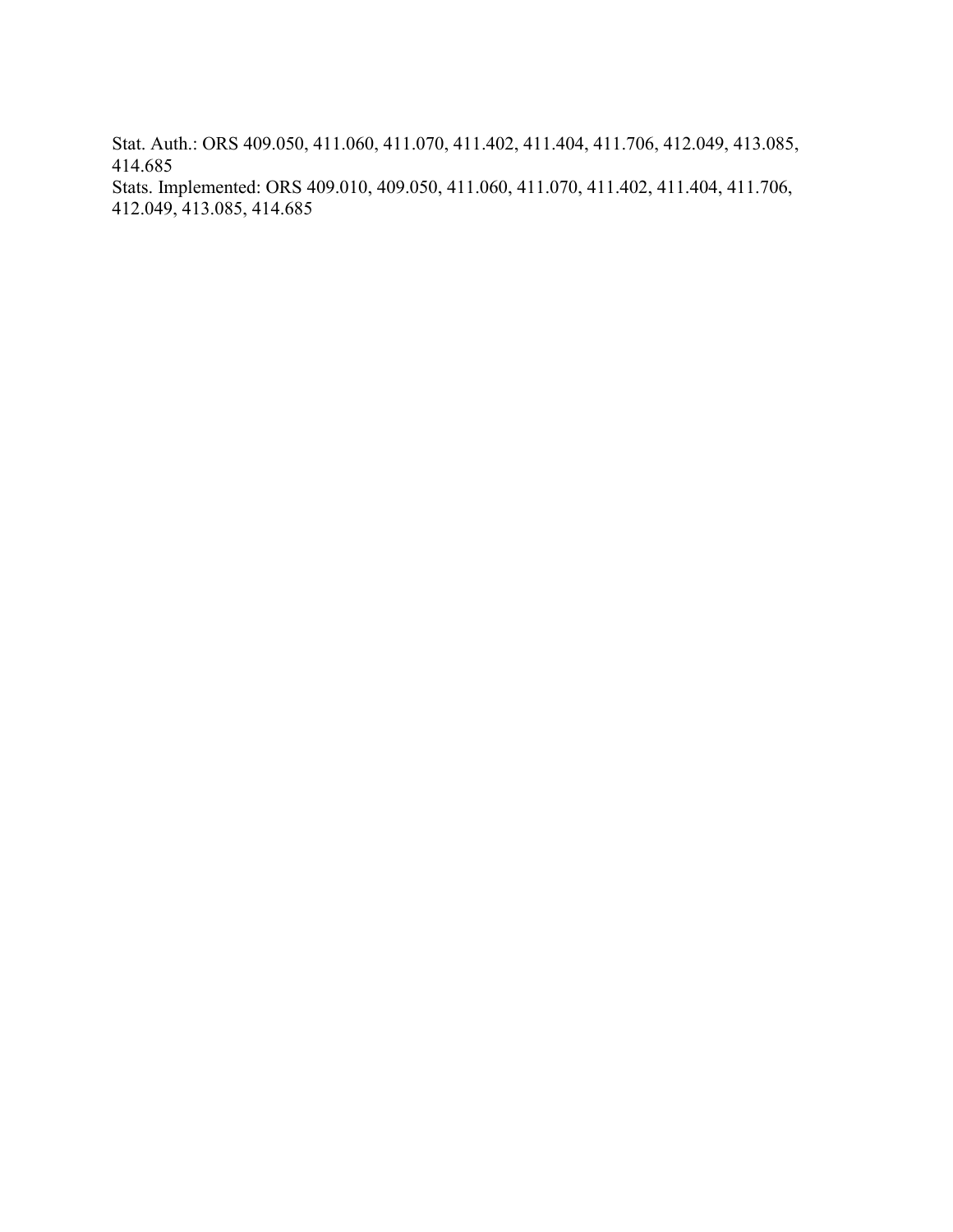461-155-0250 Temporary Eff. 1-1-17 4-1-17 Income and Payment Standard; OSIPM

- (1) An individual who is assumed eligible per OAR 461-135-0010 is presumed to meet the income limits for the OSIPM program.
- (2) An individual in a *nonstandard living arrangement* (see OAR 461-001-0000) meeting the requirements of OAR 461-135-0750, who is not assumed eligible and does not meet the income standards set out in section (4) of this rule, must have *countable* (see OAR 461- 001-0000) income that is equal to or less than 300 percent of the full SSI standard for a single individual (except OSIPM-EPD) or have established a qualifying trust as specified in OAR 461-145-0540(10)(c).
- (3) The OSIPM (except OSIPM-EPD) adjusted income standard takes into consideration the need for shelter (housing and utilities), food, and other items. The standard is itemized as follows:

| $\Omega$ $\Omega$<br><b>UDJIEWI</b><br><b>Items of Need</b>  |        |                                                                    |                                                   |                                                   |  |  |  |  |
|--------------------------------------------------------------|--------|--------------------------------------------------------------------|---------------------------------------------------|---------------------------------------------------|--|--|--|--|
|                                                              |        |                                                                    | One Person in Need Group Two People in Need Group |                                                   |  |  |  |  |
| Adjusted No.<br><u>n Household</u><br><del>m nouschoru</del> | One    | $T_{WQ,AF}$<br><del>I wo oi</del><br>$M$ are<br><del>ivit no</del> | Ŧ₩θ                                               | Throp ar<br><b>THILL AND</b><br>$M$ ora<br>iviuit |  |  |  |  |
| Shelter                                                      | 451 M  | 200 UU                                                             | 550 M                                             | ንስ7 ስስ                                            |  |  |  |  |
|                                                              | 721.VV | <del>201.00</del>                                                  | <del>JJJ.VU</del>                                 | 201.00                                            |  |  |  |  |
| $E_{\text{O}}$                                               | 170 ሰበ | 175 $\Omega$                                                       | 241 $\Omega$                                      | 22121                                             |  |  |  |  |
| rvva                                                         | 170.00 | 172.VV                                                             | <del>JII.vu</del>                                 | 22 T.J                                            |  |  |  |  |
| $)$ ther                                                     | 1በሬ በበ | $\Omega$ $\Omega$                                                  | <u>วกว กก</u>                                     | ንበ <i>ለ</i> ስበ                                    |  |  |  |  |
| $\sigma$ thu                                                 | 100.00 | 100.00                                                             | 203.00                                            | $-01.00$                                          |  |  |  |  |

(43) An individual, other than one identified in section (1), (2), or ( $65$ ) of this rule, must have adjusted income below the standard in this section. The Department determines the adjusted number in the household under OAR 461-155-0020.

| <b>OSIPM</b>                                        |                          |                   |                                 |                  |  |  |  |
|-----------------------------------------------------|--------------------------|-------------------|---------------------------------|------------------|--|--|--|
| <b>Adjusted Income Standards</b>                    |                          |                   |                                 |                  |  |  |  |
|                                                     | One Person in Need Group |                   | <b>Two People in Need Group</b> |                  |  |  |  |
| Adjusted No. in<br>HouseholdNumber<br>in Need Group | One                      | Two or<br>More    | Two                             | Three or<br>More |  |  |  |
| AB/AD/OAA                                           | 735.00                   | <del>490.00</del> | 1,103.00                        | 733.J            |  |  |  |

- $(54)$  In the OSIPM (except OSIPM-EPD) program, an individual in a nursing facility or an ICF-MR is allowed the following amounts for clothing and personal incidentals:
	- (a) For an individual who receives a VA pension based on unreimbursed medical expenses (UME), \$90 is allowed.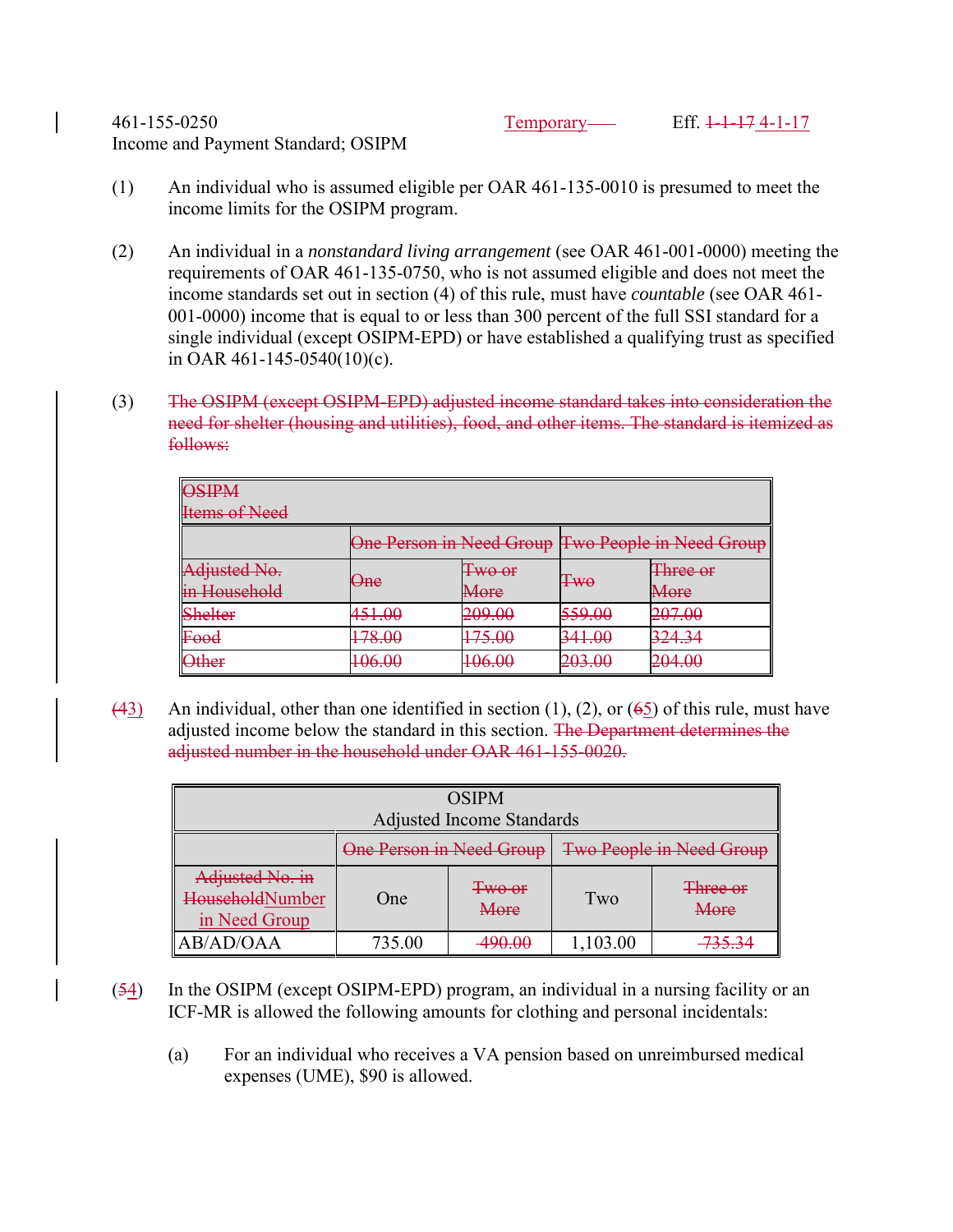- (b) For all other individuals, \$60.18 is allowed.
- (c) For an individual identified in subsection (b) of this section with *countable* income (including any SSI) that is less than \$60.18, the payment standard is equal to the difference between the individual's *countable* income (including any SSI) and \$60.18. For the purposes of this subsection, *countable* income includes income that would otherwise be *countable* for an individual who is assumed eligible under OAR 461-135-0010.
- (65) In the OSIPM-EPD program, the adjusted earned income limit is 250 percent of the federal poverty level for a family of one.

Stat. Auth.: ORS 411.060, 411.070, 411.404, 411.704, 411.706 Stats. Implemented: ORS 411.060, 411.070, 411.404, 411.704, 411.706

 $\overline{\phantom{a}}$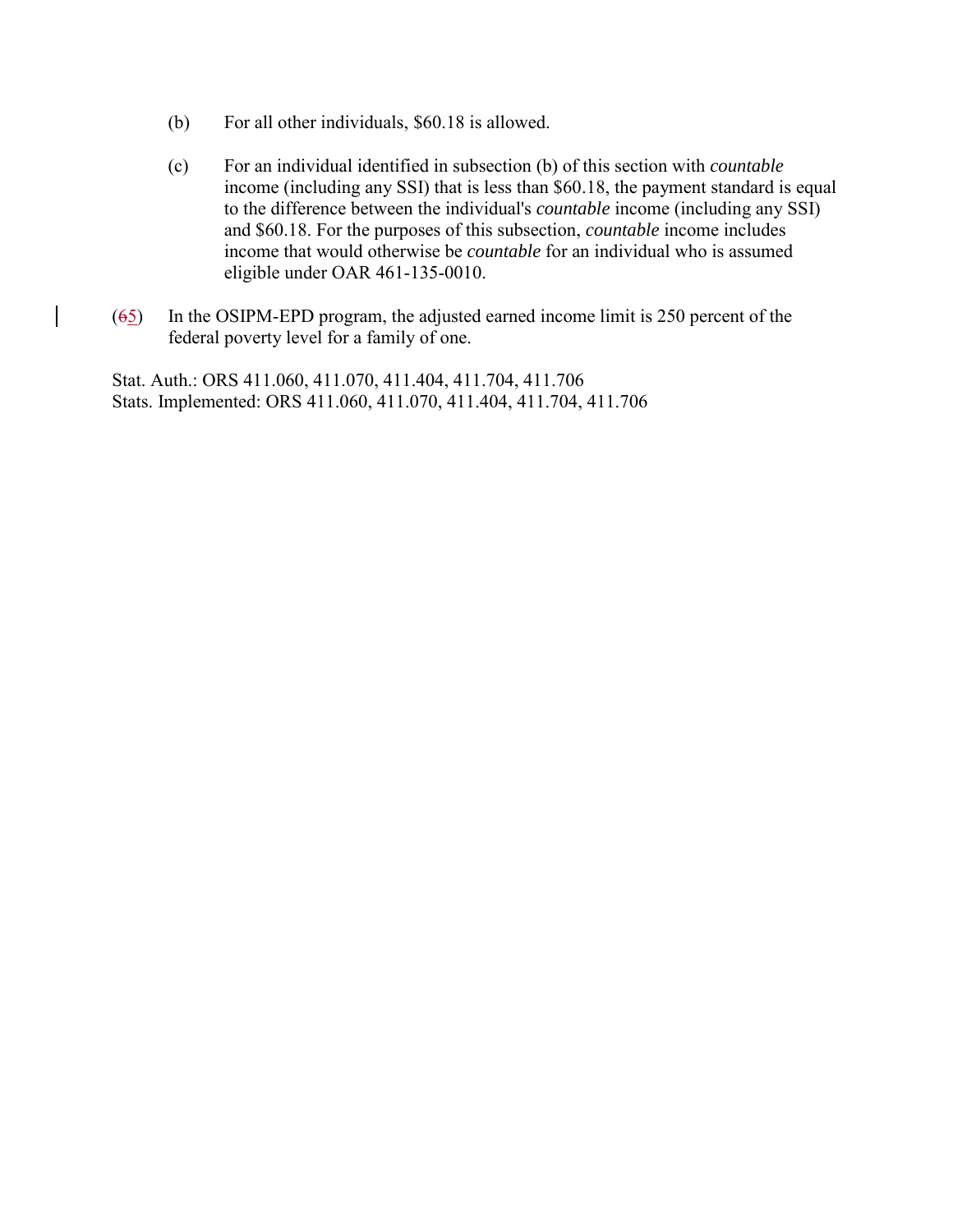461-155-0300 Temporary Eff. 1-1-17 4-1-17 Shelter-in-Kind Standard

THIS RULE IS SUSPENDED

In the OSIP, OSIPM, and QMB programs, the Shelter-in-Kind Standard is:

- (1) For a single individual:
	- (a) Living alone, \$451 for total shelter or \$271 for housing costs only.
	- (b) Living with others, \$209 for total shelter or \$125 for housing costs only.

### (2) For a couple:

- (a) Living alone, \$559 for total shelter or \$335 for housing costs only.
- (b) Living with others, \$207 for total shelter or \$124 for housing costs only.

Stat. Auth.: ORS 411.060, 411.070 Stats. Implemented: ORS 411.060, 411.070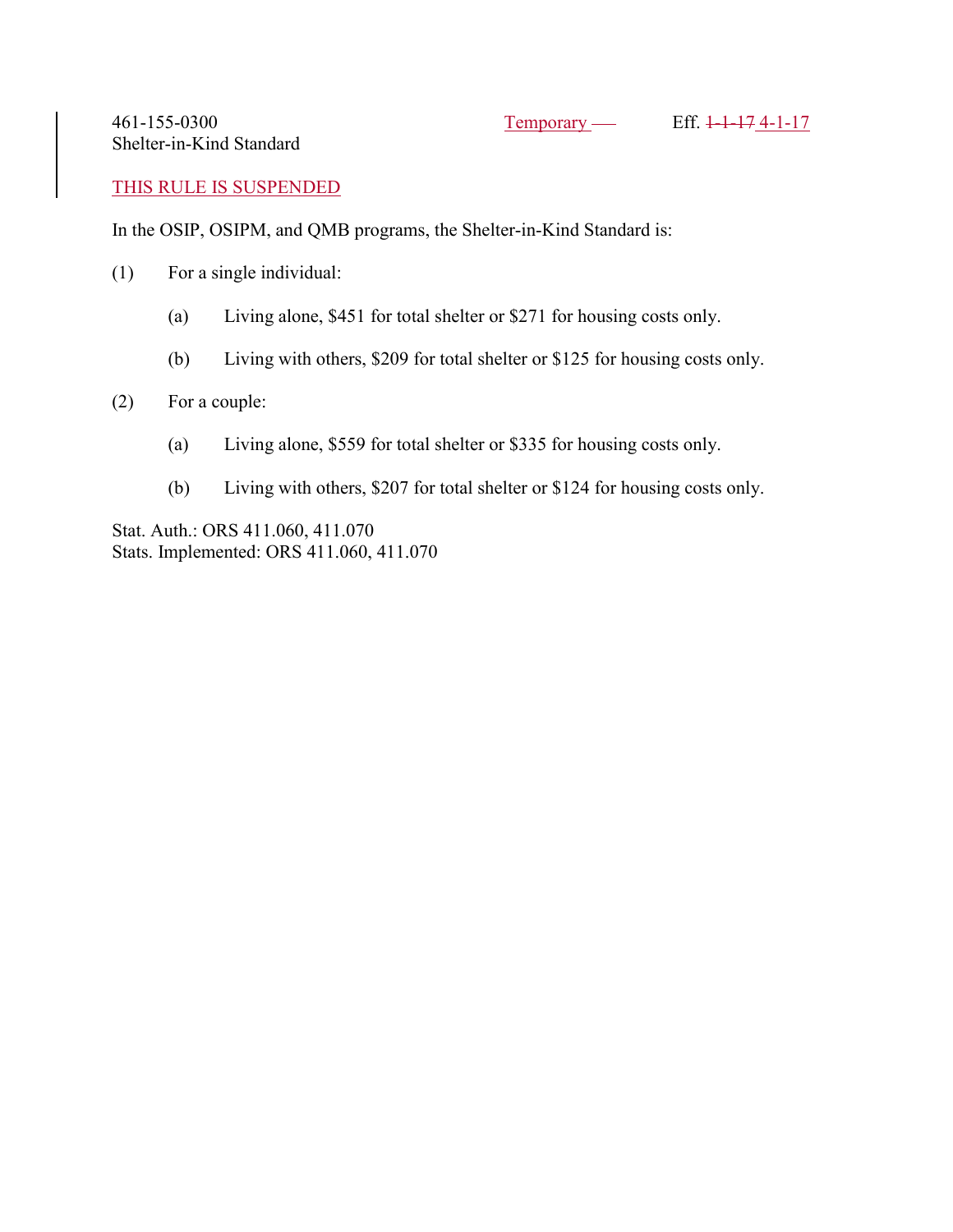### 461-155-0660 Temporary Eff. 10-1-13 4-1-17 Special Need; Accommodation Allowance

- (1) An OSIP or OSIPM program client living in a nursing facility is not eligible for an accommodation allowance. An OSIP or OSIPM program client living in a *nonstandard living arrangement* (see OAR 461-001-0000) is not eligible for an accommodation allowance unless he or she is receiving, or is eligible to receive after a temporary absence, *home and community-based care* (see OAR 461-001-0030) in-home services. An OSIP or OSIPM program client receiving SSI or having an adjusted income less than the OSIPM program income standard (except a client in a nursing facility) or eligible to receive or receiving *home and community-based care* in-home services is allowed an accommodation allowance if the client is 18 years of age or older and meets the criteria in section (2) or (3) of this rule.
- (2) Temporary absence of client from home.
	- (a) A temporary accommodation allowance may be authorized, when permitted under section (1) of this rule, if a client meets the following criteria:
		- (A) The client leaves his or her home or rental property and enters an adult foster care facility, assisted living facility, group care home, hospital, nursing facility, residential care facility, specialized living facility, or state psychiatric institution;
		- (B) The client cannot afford to keep the home without the allowance;
		- (C) The client will be able to return home within six months of leaving, according to a written statement from a primary practitioner, RN, or PAS (pre-admission screening) RN; and
		- (D) The home will accommodate the service plan of the client when the client returns.
	- (b) The allowance may be authorized for six months. If, after six months, the client continues to meet the criteria in subsection (a) of this section, an extension may be approved in writing by a supervisor.
	- (c) The accommodation allowance equals the total of the client's housing cost, including taxes and insurance, plus the limited standard utility allowance for the SNAP program provided in OAR 461-160-0420.
- (3) Additional cost for accommodation. A client meeting the criteria in section (1) of this rule may receive an accommodation allowance if the client's shelter cost exceeds the shelter standard in OAR 461-155-0250(2) \$451 for a one-person *need group* (see OAR 461-110-0610) or \$559 for a two-person *need group*, and the requirements of one of the following subsections are met: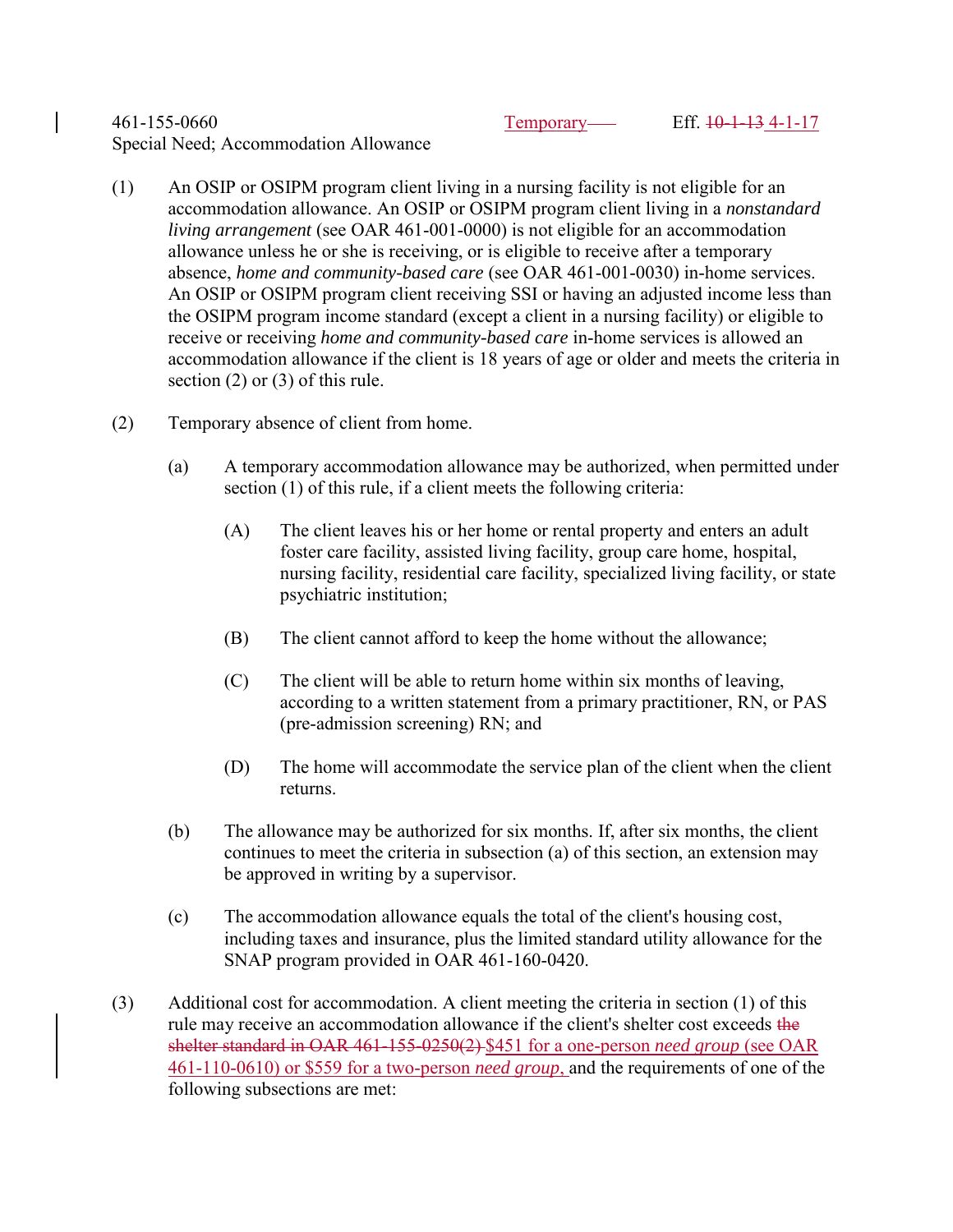- (a) The client has a documented increase in rent associated with access by an individual with a disability; or
- (b) The client has been assessed to need a live-in provider, has accepted the services of a live-in provider, and requires an additional bedroom for the live-in provider.
- (4) The accommodation allowance is determined as follows:
	- (a) For a client who receives an accommodation allowance based on increased costs associated with access by an individual with a disability, only the additional increase in cost for the accommodation is allowed.
	- (b) For a client who receives an accommodation allowance based on the need for an additional bedroom for a live-in provider, the amount of the accommodation allowance is the limited standard utility allowance for the SNAP program under OAR 461-160-0420 plus --
		- (A) One-third of the monthly rental cost; or
		- (B) One-third of the monthly payment on the property agreement (including mortgage, trust deed, or land sale contract). The property agreement is the agreement existing at the time the client is approved for the accommodation allowance. The accommodation allowance for the housing portion ends if the debt is refinanced, unless the refinancing was done only to reduce the original property agreement's interest rate or total monthly payment amount and the owner realized no direct or indirect payment of the home's equity value from the refinancing.
			- (i) If the refinancing requirement under this paragraph is met, the amount of the accommodation allowance is one-third of the refinanced property agreement amount plus the limited standard utility allowance under OAR 461-160-0420.
			- (ii) If the refinancing requirement under this paragraph is not met and the housing portion of the accommodation allowance ends, the client remains eligible only for the limited standard utility allowance portion under OAR 461-160-0420.
- (5) Special requirements.
	- (a) A client who rents and qualifies for an allowance under section (3) of this rule must take the steps necessary to obtain subsidized housing under any federal or state housing program. A client who fails, at any time, to take the steps necessary to obtain subsidized housing reasonably available is ineligible for the allowance.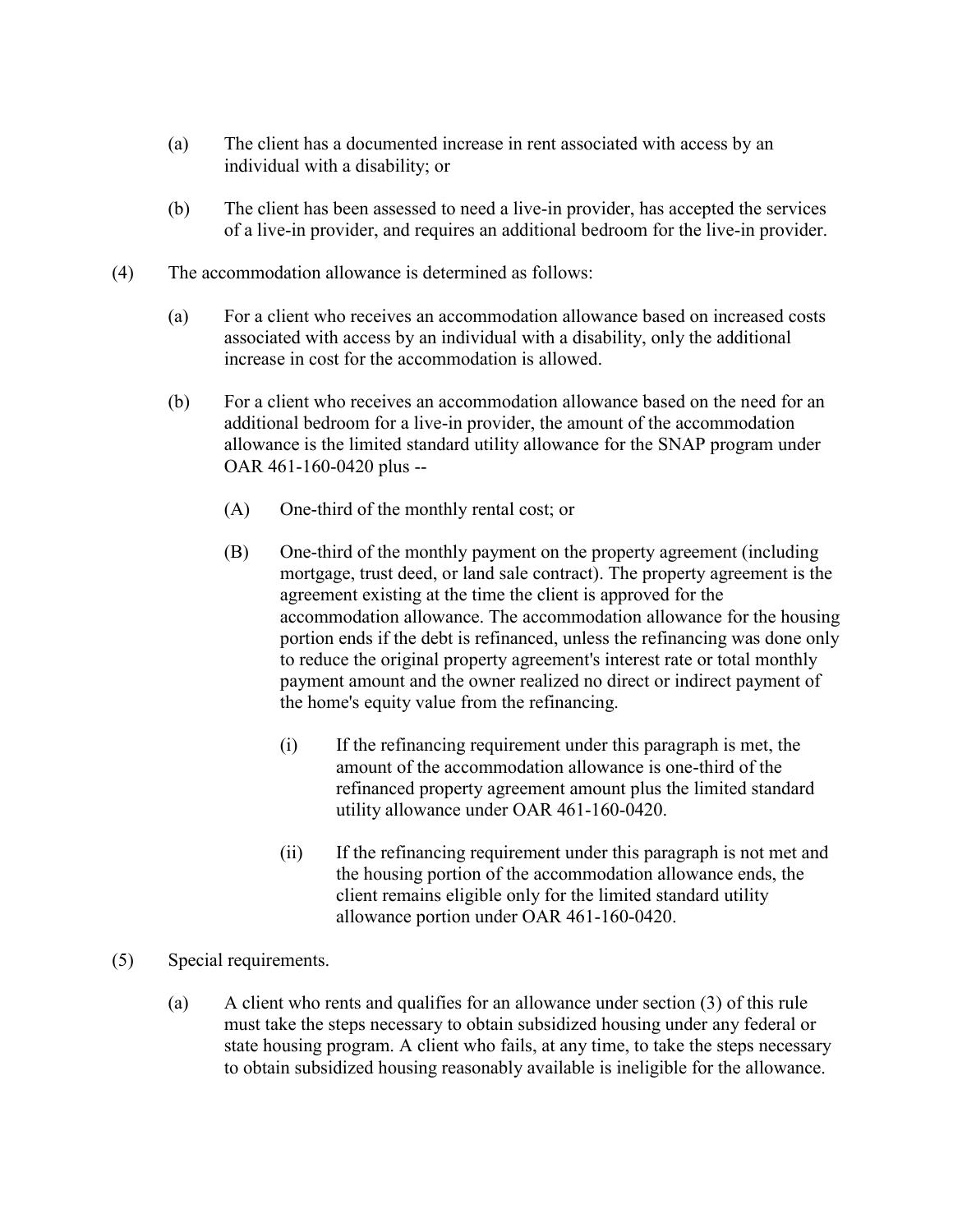A client, who has been denied or revoked from participation in any rent subsidy program based on the client's own actions is ineligible for benefits under this rule.

(b) A client who rents housing and refuses subsidized housing will no longer be eligible for an accommodation allowance, except that if the housing that is offered is not suitable, related to accommodations, and the client continues to have increased costs related to accommodations in the client's current living situation, the accommodation allowance may continue until such time as appropriate subsidized housing is found.

Stat. Auth.: ORS 411.060, 411.070, 411.704, 411.706 Stats. Implemented: ORS 411.060, 411.070, 411.704, 411.706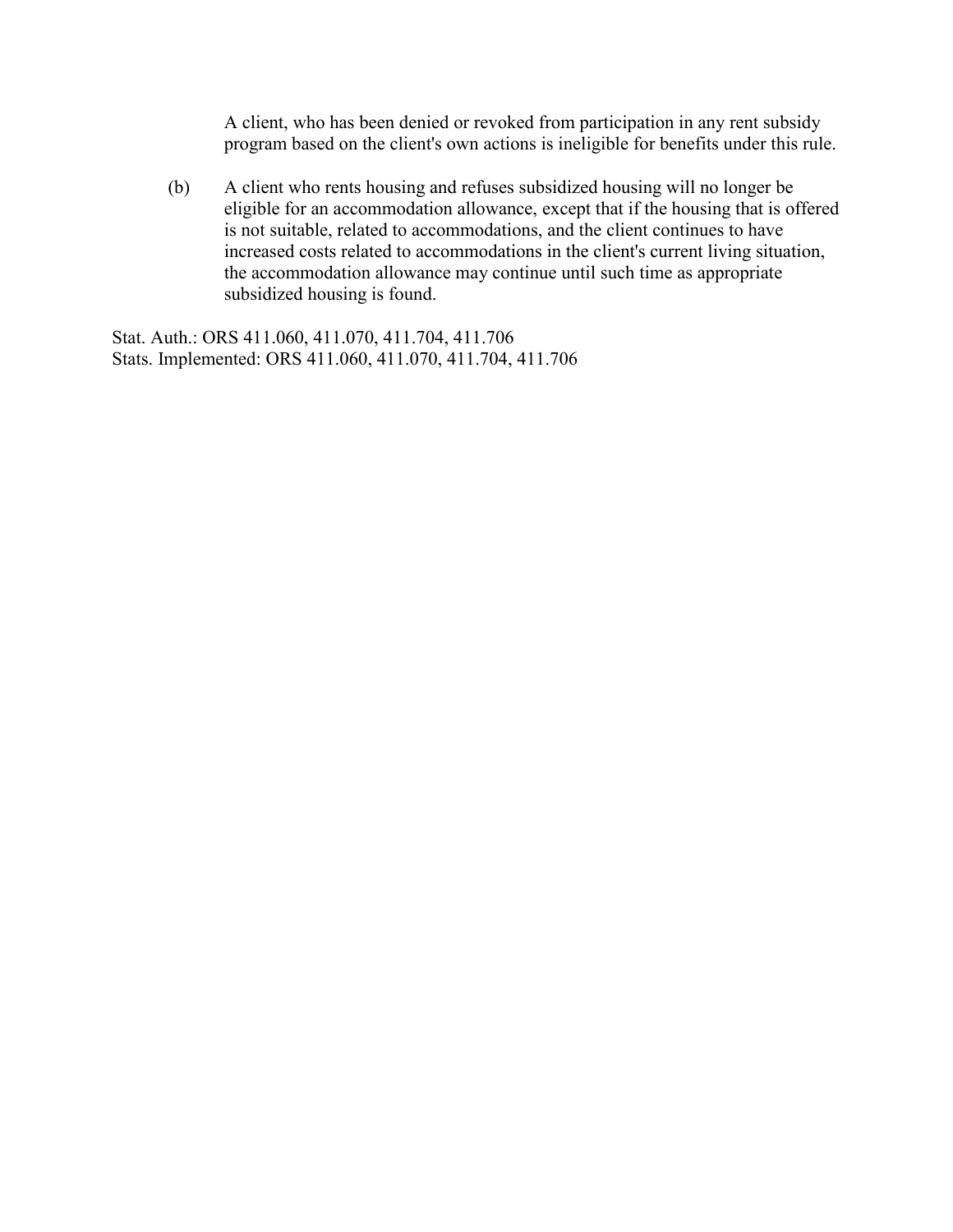- (1) In the OSIP, OSIPM, REF, REFM, SFPSS, and TANF programs, a client is not eligible for a special diet allowance if receiving any of the following:
	- (a) Room and board.
	- (b) Residential care facility services or assisted living facility services.
	- (c) Nursing facility services.
	- (d) Adult foster care services.
	- (e) An allowance for restaurant meals.
	- (f) A commercial food preparation diet.
- (2) An REF, REFM, SFPSS, or TANF client, or an OSIP or OSIPM client receiving SSI, having an adjusted income less than the OSIPM program income standard under OAR 461-155-0250, or receiving in-home services is eligible for a special diet allowance if the client meets the following requirements:
	- (a) The client would be in an imminent life-threatening situation without the diet, as verified by medical documentation from a Department-approved medical authority (see OAR 461-125-0830); and
	- (b) A nutritionist verifies that the special diet needed exceeds the cost of a regular diet.
- (3) The amount of a special diet allowance is calculated as follows:
	- (a) In the REF, REFM, SFPSS, and TANF programs, the difference between the actual cost of the special diet and a prorated share of the SNAP program benefit for the appropriate number of clients in the *benefit group* (see OAR 461-110- 0750).
	- (b) In the OSIP and OSIPM programs, the lesser of the following paragraph  $(A)$  or  $(B)$ of this subsection:
		- (A) The difference between the actual cost of the special diet and: the amount provided in the basic standard for food (see OAR 461-155-0250).
			- (i) \$178 for a one-person *need group* (see OAR 461-110-0630).
			- (ii) \$341 for a two-person *need group*.